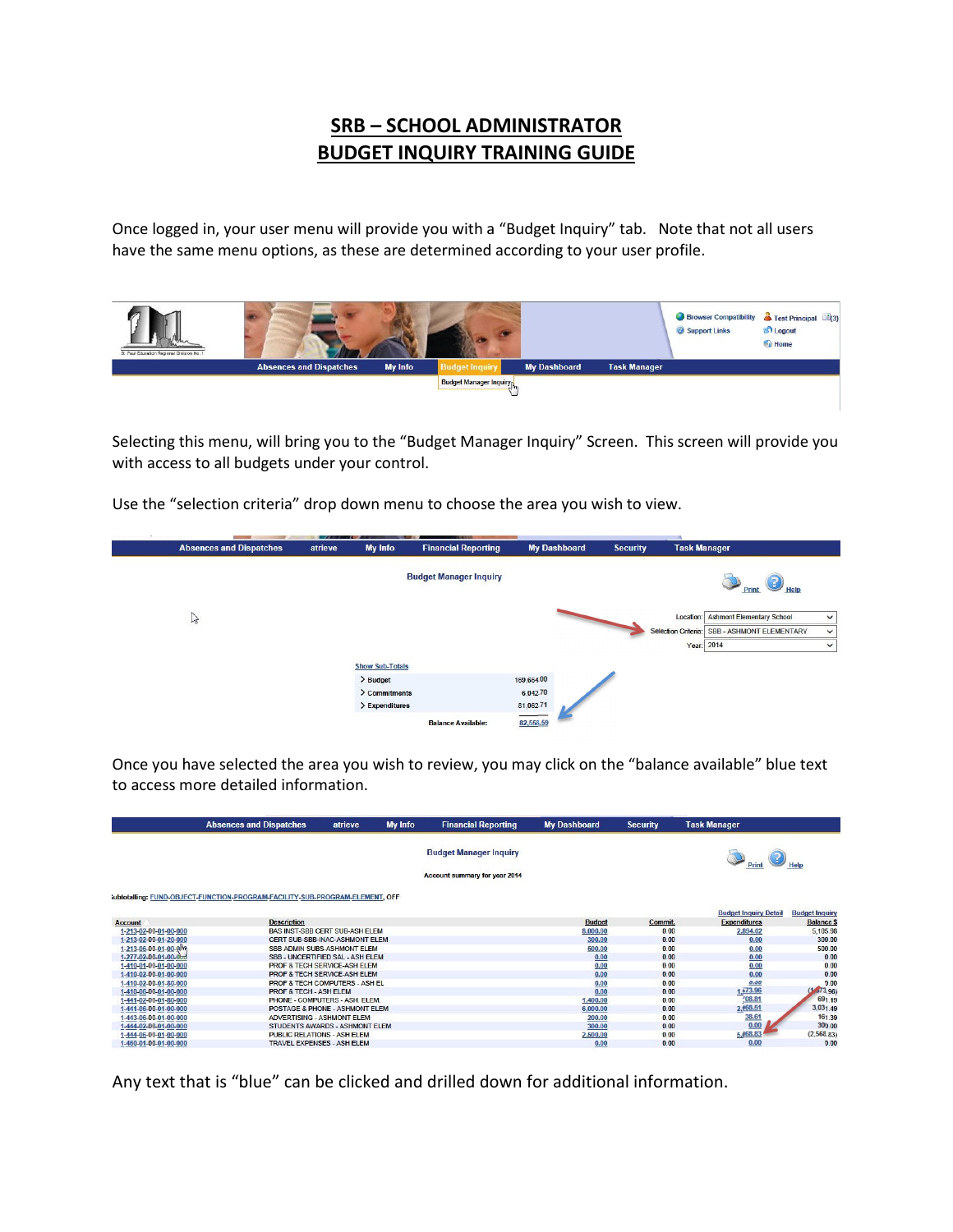## Clicking on the blue text will drill down to another level of detail.

| B                               |           |     |          |                 |                   | <b>Budget Manager Inquiry</b>                                                        |                         | Print                        |                       |
|---------------------------------|-----------|-----|----------|-----------------|-------------------|--------------------------------------------------------------------------------------|-------------------------|------------------------------|-----------------------|
|                                 |           |     |          |                 |                   | Details for account 1-444-06-00-01-00-000 - PUBLIC RELATIONS - ASH ELEM in year 2014 |                         |                              |                       |
| Subtotalling: DATE, PERIOD, OFF |           |     |          |                 |                   |                                                                                      |                         | <b>Budget Inquiry Detail</b> | <b>Budget Inquiry</b> |
| Batch#                          | SC        | S/L | Order#   | Invoice #       | <b>Entry Date</b> | <b>Description</b>                                                                   |                         | <b>Commitment</b>            | <b>Expenditure</b>    |
|                                 |           |     |          |                 |                   |                                                                                      | <b>Opening Balance:</b> | 0.00                         | 0.00                  |
| 201401-CNV-21                   | 00        |     |          | 025432067       | 30-Sep-2013       | ST. PAUL & DISTRICT CO-OP                                                            |                         | 0.00                         | 365.07                |
| 201402-CNV-06                   | 00        |     |          | 099061#063683   | 08-Oct-2013       | ARNETT, CAROL                                                                        |                         | 0.00                         | 10.30                 |
| 201402-CNV-06                   | 00        |     |          | 09906l#063683   | 08-Oct-2013       | <b>ARNETT, CAROL</b>                                                                 |                         | 0.00                         | 31.85                 |
| 201402-CNV-06                   | 00        |     |          | 09906l#063683   | 08-Oct-2013       | <b>ARNETT, CAROL</b>                                                                 |                         | 0.00                         | 20.00                 |
| 201402-CNV-06                   | 00        |     |          | 09906l#063683   | 08-Oct-2013       | <b>ARNETT, CAROL</b>                                                                 |                         | 0.00                         | 33.50                 |
| 201402-CNV-18                   | 00        |     |          | 0793720-201309  | 28-Oct-2013       | <b>US BANK CANADA</b>                                                                |                         | 0.00                         | 45.51                 |
| 201402-CNV-18                   | 00        |     |          | 0793720-201309  | 28-Oct-2013       | <b>US BANK CANADA</b>                                                                |                         | 0.00                         | 65.65                 |
| 201402-CNV-18                   | 00        |     |          | 0793720-201309  | 28-Oct-2013       | <b>US BANK CANADA</b>                                                                |                         | 0.00                         | 139.90                |
| 201403-CNV-15                   | 00        |     |          | 0793720-201310  | 22-Nov-2013       | <b>US BANK CANADA</b>                                                                |                         | 0.00                         | 77.43                 |
| 201403-J/E-03                   | <b>JE</b> |     |          | JE201311-01     | 06-Dec-2013       | IA PD DAY - OCT 11/13 COSTS                                                          |                         | 0.00                         | 874.00                |
| 201403-POE-01                   | PO        |     | 01-20443 |                 | 02-Dec-2013       | <b>4IMPRINT</b>                                                                      |                         | 2.304.34                     | 0.00                  |
| 201404-INK-14                   | IE        |     |          | 500064          | 17-Dec-2013       | <b>ARNETT, CAROL</b>                                                                 |                         | 0.00                         | 13.00                 |
| 201404-INK-14                   | IE        |     |          | 500007          | 17-Dec-2013       | <b>ARNETT, CAROL</b>                                                                 |                         | 0.00                         | 63.14                 |
| 201404-INR-10                   | IE        |     | 01-20461 | $\mathcal{A}$ 6 | 16-Dec-2013       | ST. PAUL & DISTRICT CO-OP                                                            |                         | (202.28)                     | 201.67                |
| 201404-INR-16                   | IE        |     | 01-20473 | 519630          | 27-Dec-2013       | <b>ASHMONT LADIES CATERING</b>                                                       |                         | (675.00)                     | 675.00                |
| 201404-POE-05                   | PO        |     | 01-20461 |                 | 14-Dec-2013       | <b>ST. PAUL &amp; DISTRICT CO-OP</b>                                                 |                         | 202.28                       | 0.00                  |
| 201404-POE-05                   | PO        |     | 01-20473 |                 | 27-Dec-2013       | <b>ASHMONT LADIES CATERING</b>                                                       |                         | 675.00                       | 0.00                  |
| 201405-INK-16                   | IE        |     | 01-20472 | 2539745         | 21-Jan-2014       | <b>FLOWERS WITH DISTINCTION</b>                                                      |                         | (40.64)                      | 40.64                 |
| 201405-INR-07                   | IE        |     | 01-20443 | 3053051         | 21-Jan-2014       | <b>4IMPRINT</b>                                                                      |                         | (2,304.34)                   | 2,304.34              |
| 201405-INR-09                   | IE        |     | 01-20470 | 2495            | 22-Jan-2014       | ST. PAUL & DISTRICT CO-OP                                                            |                         | (107.35)                     | 105.66                |
| 201405-PCD-01                   | <b>PC</b> |     |          | <b>PC458</b>    | 03-Feb-2014       | MISC VENDOR - GENERAL-ARNETT CAROL M                                                 |                         | 0.00                         | 2.17                  |
| 201405-POE-01                   | PO        |     | 01-20472 |                 | 03-Jan-2014       | <b>FLOWERS WITH DISTINCTION</b>                                                      |                         | 40.64                        | 0.00                  |
| 201405-POE-01                   | PO        |     | 01-20470 |                 | 03-Jan-2014       | <b>ST. PAUL &amp; DISTRICT CO-OP</b>                                                 |                         | 107.35                       | 0.00                  |
|                                 |           |     |          |                 |                   |                                                                                      | Total                   | 0.00                         | 5.068.83              |

Clicking on the PO number, will provide you with additional information on the transaction.

|                                                     |                                                 | <b>Absences and Dispatches</b> | atrieve | <b>My Info</b> | <b>Financial Reporting</b>    | <b>My Dashboard</b> | <b>Security</b>              | <b>Task Manager</b>                                   |                                                |                       |              |
|-----------------------------------------------------|-------------------------------------------------|--------------------------------|---------|----------------|-------------------------------|---------------------|------------------------------|-------------------------------------------------------|------------------------------------------------|-----------------------|--------------|
| $\mathbb{Z}$                                        |                                                 |                                |         |                | <b>Budget Manager Inquiry</b> |                     |                              |                                                       | Print                                          |                       |              |
|                                                     |                                                 |                                |         |                | Purchase Order # 01-20473     |                     |                              |                                                       |                                                |                       |              |
| #4116<br><b>BOX 76</b>                              | <b>Vendor</b><br><b>ASHMONT LADIES CATERING</b> |                                |         |                |                               |                     |                              | ASHMONT ELEMENTARY COMMUNITY SCHOOL<br><b>BOX 300</b> | <b>Budget Inquiry Detail</b><br><b>Ship To</b> | <b>Budget Inquiry</b> |              |
| <b>ASHMONT, AB, CAN</b><br><b>T0A 0C0</b><br>Phone: |                                                 |                                |         |                |                               |                     |                              | <b>ASHMONT ABCAN</b><br>T0A 0C0                       |                                                |                       |              |
| Fax:                                                |                                                 |                                |         |                |                               |                     |                              |                                                       |                                                |                       |              |
|                                                     |                                                 |                                |         |                |                               |                     |                              |                                                       |                                                |                       |              |
|                                                     |                                                 |                                |         |                |                               |                     | <b>Status</b>                | <b>Order Date</b>                                     | <b>Due Date</b>                                | <b>Buyer</b>          | <b>Terms</b> |
|                                                     | Quantity                                        |                                |         |                |                               |                     | Closed, Invoiced, Compressed | 13-Dec-2013                                           | 27-Dec-2013                                    |                       |              |
|                                                     |                                                 |                                |         |                | <b>Description</b>            |                     |                              | <b>Unit Cost</b>                                      | 675.000                                        | <b>Total Cost</b>     | 675.00       |
| Item#                                               |                                                 |                                |         |                |                               |                     |                              |                                                       |                                                |                       |              |
| 001                                                 |                                                 | 1.00 STAFF LUNCHEON            |         |                |                               |                     |                              |                                                       | <b>TOTAL</b>                                   |                       | 675.00       |

Clicking on the invoice number will provide you with different information on the transaction.

|                                    | <b>Budget Manager Inquiry</b>     |                                             |                                                       |  |
|------------------------------------|-----------------------------------|---------------------------------------------|-------------------------------------------------------|--|
|                                    |                                   |                                             | <b>Budget Inquiry Detail</b><br><b>Budget Inquiry</b> |  |
|                                    |                                   | Name and Address                            |                                                       |  |
| Vendor                             | 4116                              |                                             |                                                       |  |
| Invoice                            | 519630                            | <b>ASHMONT LADIES CATERING</b>              |                                                       |  |
| <b>Invoice Details</b>             |                                   | <b>BOX 76</b>                               |                                                       |  |
| Order #<br>Batch #                 | $01 - 20473$<br>201404-INR-16-003 | <b>ASHMONT AB CAN</b><br><b>T0A 0C0</b>     |                                                       |  |
| <b>Invoice Type</b>                |                                   | <b>Dates</b>                                |                                                       |  |
| Payable Type<br>APR#               | 01<br>0031                        |                                             |                                                       |  |
| <b>Last Cheque</b>                 | 0031000003                        | <b>Invoice Date</b>                         | $12-Dec-13$                                           |  |
| Tax Invoice #                      |                                   | <b>Entry Date</b>                           | 27-Dec-13                                             |  |
| Tax Reportable [Y/N]               | N                                 | Due Date                                    | $11 -$ Jan-14                                         |  |
|                                    |                                   | <b>Payment Date</b><br><b>Returned Date</b> | 30-Dec-13<br>$10$ -Jan-14                             |  |
| <b>Status</b>                      |                                   |                                             |                                                       |  |
|                                    |                                   | <b>Financials</b>                           |                                                       |  |
| <b>Paid, Closed</b>                |                                   |                                             |                                                       |  |
|                                    |                                   | <b>Invoice Amount</b>                       | 675.00                                                |  |
| Reference                          |                                   | Paid                                        | 675.00                                                |  |
| ASHMONT ELEMENTARY SCHOOL LUNCHEON |                                   | <b>Discount</b>                             | 0.00                                                  |  |
|                                    |                                   | <b>Amount Due</b>                           | 0.00                                                  |  |

29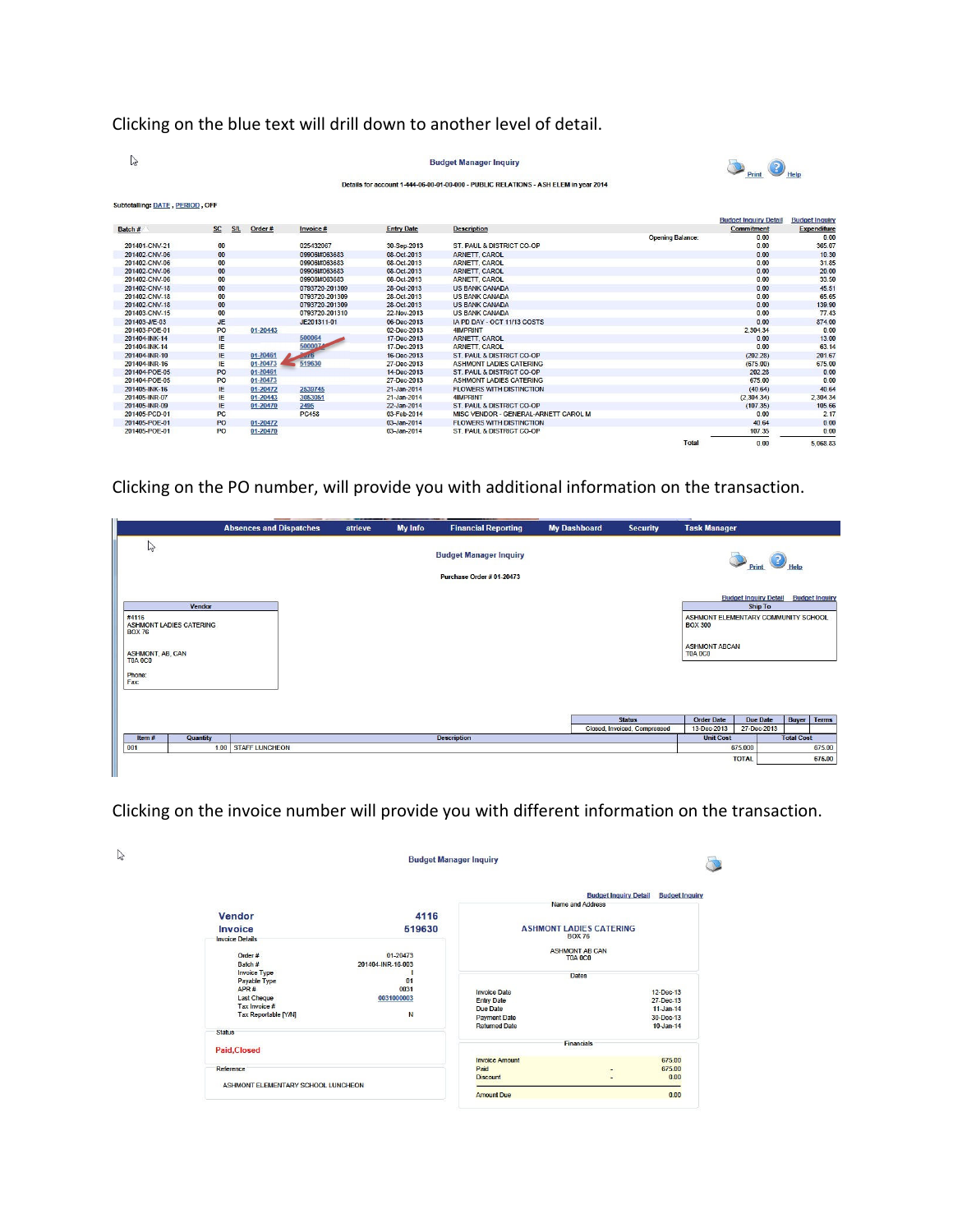Clicking on any of the account number string components will sort the data according to that description. In the example below, the data is sorted according to "function". You can also sort according to object, program, sub-program etc, to make it easier to view your data in whatever view your prefer. To revert to the unsorted view, click the "off" button.

|              | hç                                                                           | <b>Budget Manager Inquiry</b>           |              |               |          |                              |                       |
|--------------|------------------------------------------------------------------------------|-----------------------------------------|--------------|---------------|----------|------------------------------|-----------------------|
|              |                                                                              | Account summary for year 2014           |              |               |          |                              |                       |
|              |                                                                              |                                         |              |               |          |                              |                       |
|              | Subtotalling: FUND-OBJECT-FUNCTION-PROGRAM-FACILITY-SUB-PROGRAM-ELEMENT, OFF |                                         |              |               |          |                              |                       |
|              |                                                                              |                                         |              |               |          |                              |                       |
|              |                                                                              |                                         |              |               |          | <b>Budget Inquiry Detail</b> | <b>Budget Inquiry</b> |
|              | <b>Account</b>                                                               | <b>Description</b>                      |              | <b>Budget</b> | Commit.  | <b>Expenditures</b>          | <b>Balance \$</b>     |
| $\checkmark$ | $01 - ECS$                                                                   |                                         |              | 3,000.00      | 0.00     | 1.207.31                     | 1,792.69              |
|              | 1-410-01-00-01-00-000                                                        | PROF & TECH SERVICE-ASH ELEM            |              | 0.00          | 0.00     | 0.00                         | 0.00                  |
|              | 1-460-01-00-01-00-000                                                        | TRAVEL EXPENSES - ASH ELEM              |              | 0.00          | 0.00     | 0.00                         | 0.00                  |
|              | 1-472-01-00-01-00-000                                                        | FCS FIFLD TRIPS - ASHMONT FLFM          |              | 500.00        | 0.00     | 0.00                         | 500.00                |
|              | 1-512-01-00-01-00-000                                                        | R & M-F & E - ASHMONT ELEM              |              | 0.00          | 0.00     | 0.00                         | 0.00                  |
|              | 1-550-01-00-01-00-000                                                        | DUES & FEES PROF DEV - ASH ELE          |              | 0.00          | 0.00     | 0.00                         | 0.00                  |
|              | 1-552-01-00-01-00-000                                                        | <b>DUES &amp; FEES OTHER - ASH ELEM</b> |              | 0.00          | 0.00     | 11.51                        | (11.51)               |
|              | 1-600-01-00-01-00-000                                                        | <b>MATERIALS - ASHMONT ELEM</b>         |              | 1,300.00      | 0.00     | 1,195.80                     | 104.20                |
|              | 1-640-01-00-01-00-000                                                        | <b>TEXTS - ECS - ASHMONT ELEM</b>       |              | 700.00        | 0.00     | 0.00                         | 700.00                |
|              | 1-670-01-00-01-00-000                                                        | FURN & EQUIP (NON CAP)-ASH ELE          |              | 500.00        | 0.00     | 0.00                         | 500.00                |
|              | 1-750-01-00-01-00-000                                                        | FURN & EQUIP (CAPITAL) ASH.ELEM         |              | 0.00          | 0.00     | 0.00                         | 0.00                  |
|              | 02 - INSTRUCTIONAL                                                           |                                         |              | 151,996.00    | 4,887.59 | 68,153.10                    | 78,955.31             |
|              | 04 - SEVERE DISABILITIES                                                     |                                         |              | 0.00          | 0.00     | 0.00                         | 0.00                  |
|              | 06 - SCHOOL ADMINISTRATION                                                   |                                         |              | 14,668.00     | 1,155.11 | 11,702.30                    | 1,810.59              |
|              |                                                                              |                                         | <b>Total</b> | 169,664.00    | 6.042.70 | 81.062.71                    | 82.558.59             |

You can go back one screen at any time by pressing the "back" arrow on your browser. The information you are seeing is real time and is updated as new information is entered. "Real-time" however means that it is only as real as the data that is entered i.e. it may take some time for a purchase order to be entered and likewise for an invoice to be received, approved and entered. Likewise there may be journal entries relating to interdivision billings or currency conversion that can affect your budget and these do not get posted immediately.

As a result of school access to "Budget Manager Inquiry" we will no longer be sending monthly budget reports. Schools may view or print their reports on as needed basis.

Remember to logout of your session at the end of the day.



If you have any questions, please contact Ruby at 780-645-3323.